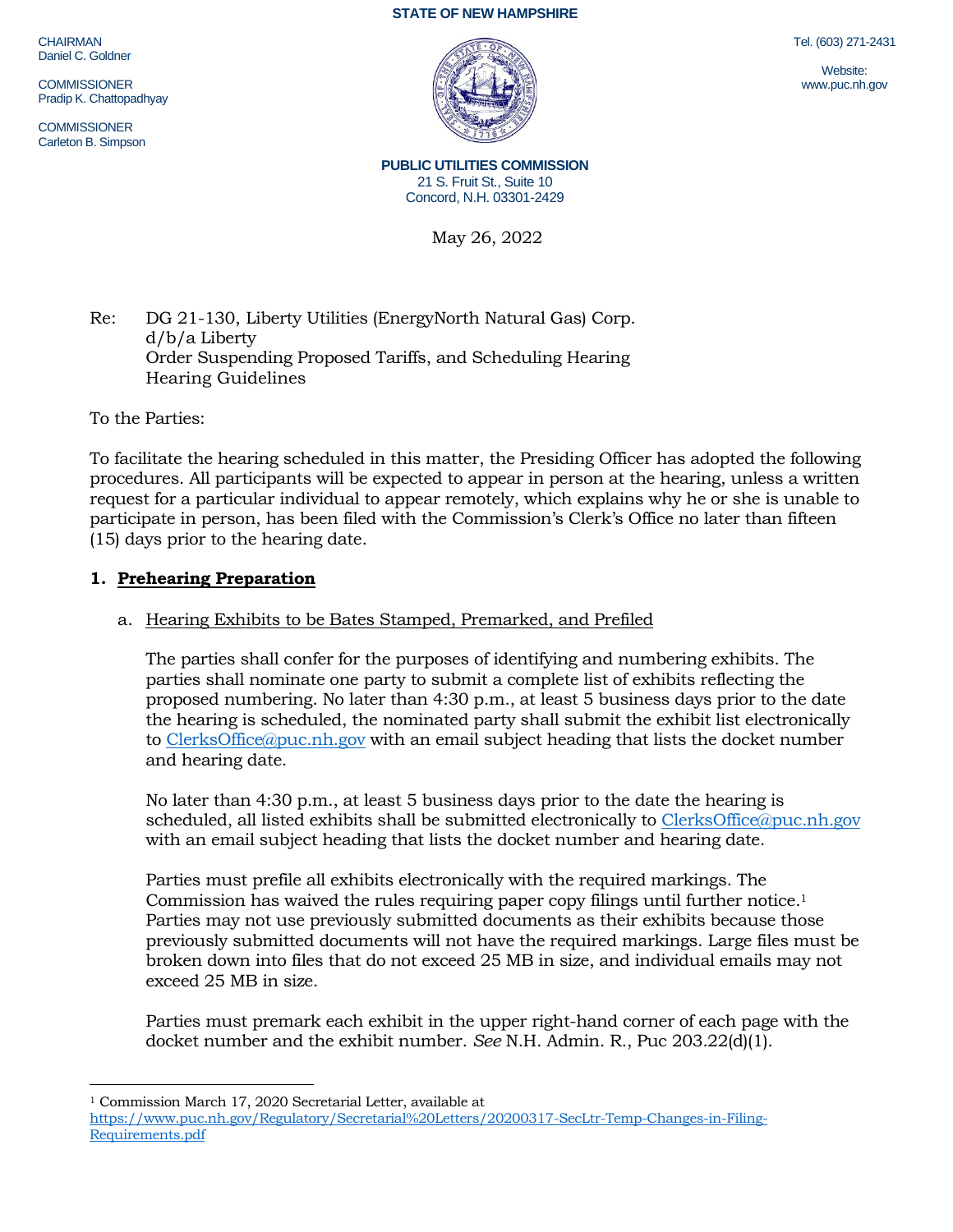Parties must sequentially paginate each exhibit, which should be Bates-stamped with Arabic numerals only. *See* N.H. Admin. R., Puc 203.22(c). The sequential pagination must carry through multi-document exhibits. Bates numbering must appear in the lower right corner of each page of the exhibit, in approximately the same location, unless such placement would cause confusion or block the view of necessary information in the exhibit.

Parties must name each electronic version of an exhibit using the following naming convention: Docket No. without prefix\_Date of Hearing\_exh no. [Example: 20-040\_2020- 04-27 exh 3. Parties may not include more than one exhibit per electronic file. If a large file exceeds 25 MB in size and has been broken into several smaller parts, this should be reflected in the exhibit number, such as "exh\_1 (Part 1 of 5)." Confidential files should be named using the following naming convention: con\_ Docket No. without prefix\_Date of Hearing\_exh no.

Failure of the parties to follow the above requirements may result in postponement of the hearing.

b. Witness Lists

No later than 4:30 p.m., at least 5 business days prior to the date the hearing is scheduled, each party shall submit its witness list electronically to [ClerksOffice@puc.nh.gov](mailto:Clerks.Office@puc.nh.gov) with an email subject heading that lists the docket number, hearing date, and name of party filing. The parties may submit a joint witness list. The Commission may limit the number of witnesses or time for each witness's testimony pursuant to Puc 203.21.

c. Filing and Service

All parties must observe the Commission's rules for service.

Parties may, but are not required to, file paper copies of exhibits and exhibit lists at this time. If parties elect to file only electronically at this time, then they are directed to maintain one paper copy of all filings. The Commission will issue a subsequent order or letter indicating when that paper copy must be filed.

### d. Confidential Information

No later than 4:30 p.m., at least 5 business days prior to the date the hearing is scheduled, parties must advise the Commission by email sent to [ClerksOffice@puc.nh.gov](mailto:Clerks.Office@puc.nh.gov) and the service list only if they will be discussing or introducing confidential information during the hearing. If so, parties should identify the confidential information in question.

# **2. Conduct of Hybrid Hearing**

a. Use of Webex Videoconferencing Platform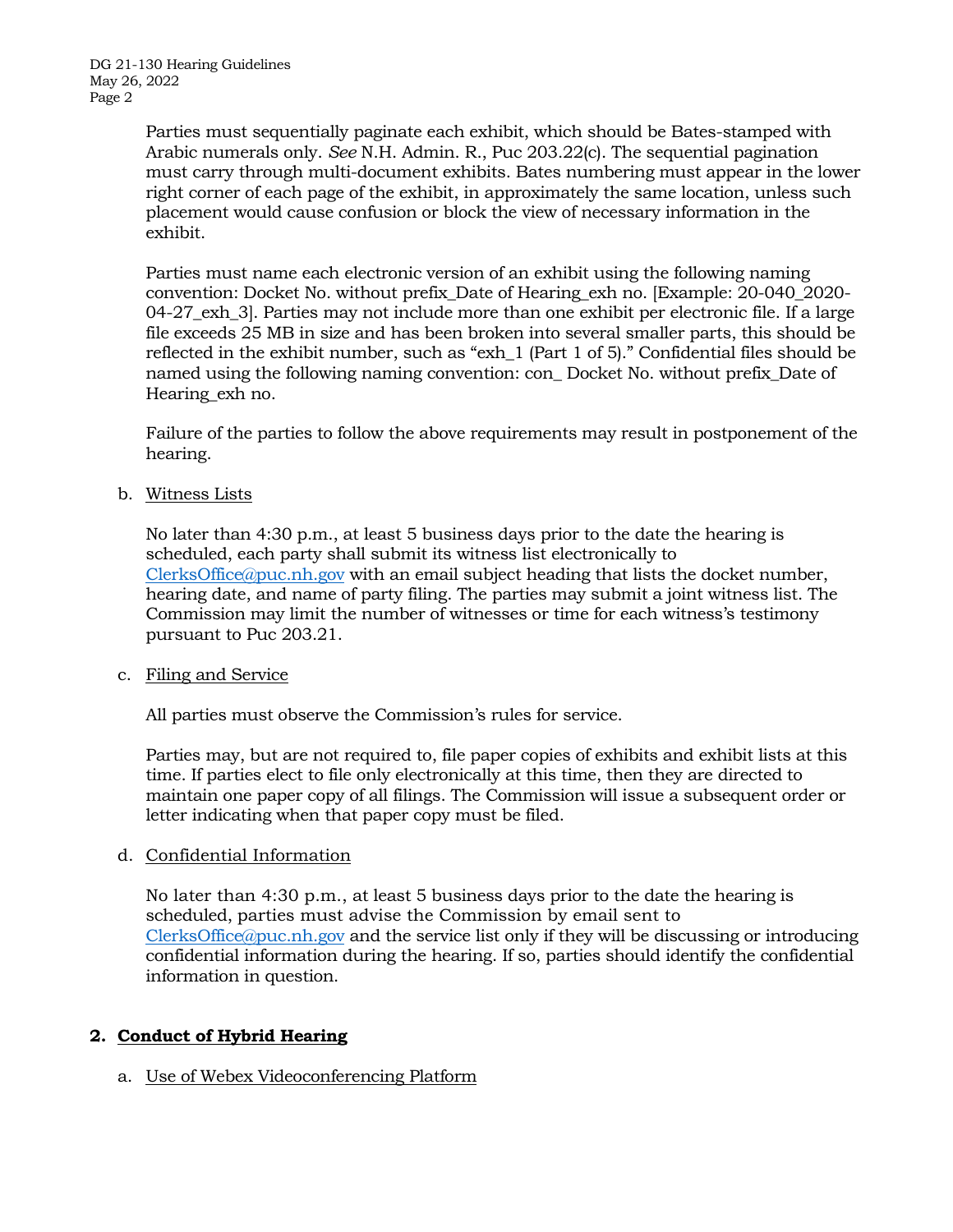If a hybrid hearing format will be used, the Commission will use the Webex videoconferencing software to hold the hearing. Parties will be sent a link to the Webex videoconference in advance that will enable them to join the hearing remotely.

### b. Technology Requirements for Remote Participation & Best Practices

Parties and individuals participating remotely must have the ability to be seen and heard by the commissioners during the hearing. Accordingly, some form of camera device and microphone must be available to remote participants. All individuals participating remotely are encouraged to use a hard-wired, not wireless, internet connection and a good quality wired microphone. Participants should download and test the Webex software in advance of the hearing.

### c. Preregistration of Remote Participants

No later than 4:30 p.m., at least 5 business days prior to the date the hearing is scheduled, each person wishing to speak for, or on behalf of, a party, or to provide public comment, during the hearing must register with the moderator<sup>2</sup> at [PUCWebModerator@puc.nh.gov](mailto:PUCWebModerator@puc.nh.gov) by sending an email with a subject heading that lists the docket number, hearing date, and name of party filing. A party should submit one email for all of its participants (witnesses, attorneys, etc.) listing the name, email address, and telephone number of each participant.

#### d. Preregistration of In-Person Participants

Parties and members of the public wishing to attend the hearing in person are encouraged to register in advance at [ClerksOffice@puc.nh.gov](mailto:Clerks.Office@puc.nh.gov) or by calling the Commission at (603) 271-2431, at least 5 business days before the hearing.

### e. Presentation of Exhibits by Remote Participants

Each participant must clearly identify each exhibit by its premarked number before referencing it or introducing it by video during the hearing. If it will be necessary for a party to display an exhibit (or exhibits) on the screen during the hearing, then that party must do a run-through with the moderator at least one business day prior to the scheduled hearing to ensure that the party knows how to do so and how to close the presentation when it is complete.

### f. Technology Trouble Shooting on the Hearing Day

Hearing participants joining remotely via Webex must join the Webex conference at least 15 minutes before the scheduled commencement of the hearing to verify their names and affiliations, resolve any technical issues, and discuss any necessary preparations prior to the commencement of the hearing.

Any participant experiencing difficulties obtaining access to, or participating in, the hearing should call the Commission at (603) 271-2431.

<sup>2</sup> The moderator is a staff member assigned to aid the Commission with the technological aspects of the remote hearing.